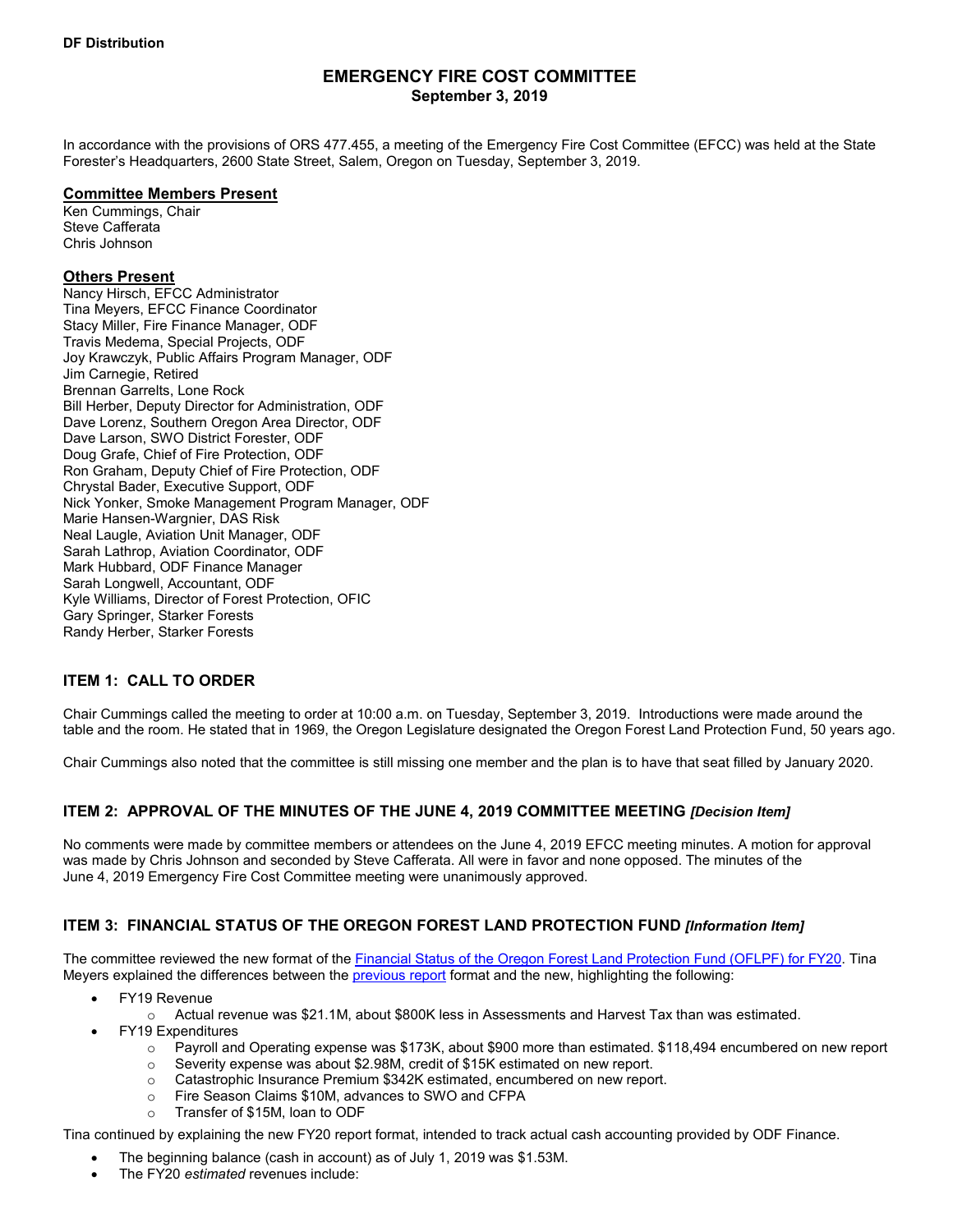- The \$15M loan to ODF, to be repaid with interest (see details at bottom of report).
- Assessments were approximately \$9M, which is down from previous years because of the removal of the BLM west side acreage removal. Assessments estimates are based on a standard 97% collection rate.
- Harvest tax \$2.28 M, quarterly payment was received in August \$558K
- Interest income is estimated at \$244K, currently based on 2.75% interest rate, with loan repayment amounts added to account per repayment schedule.
- For FY20, the *estimated* expenditures (capped at \$13.5M) include:
	- o Payroll and operating expenses, \$120,000.
	- o Severity expenses,  $$3M$ <br>o Catastrophic Insurance r
	- Catastrophic Insurance premium, \$380,000<br>○ Fire Season Claims, \$10M
	- Fire Season Claims, \$10M

The OFLPF current fund balance based on actual revenues received and expenditures through August 27, 2019:

#### *Current Fund Balance \$ 1,086,491*

Nancy explained that the change in format of this report was an attempt to represent the actual cash accounting. ...

Nancy added that the 2013 and 2014 fire seasons have been closed out. Nancy and Tina plan to bring a new report to the committee in January showing updates to the prior year claims.

Chair Cummings suggested separating the information into separate tabs by fiscal year to show more detail. Nancy and Tina will review and bring a new model to the EFCC meeting in January 2020.

Steve Cafferata mentioned that the remaining insurance reimbursement amount of \$3,232,661.01 soon to be received, totals less than originally projected, which was a full \$25 million insurance claim for FY15 (Fire season 14). He advised on ensuring this is made evident at the October visit from Lloyd's of London.

## **ITEM 4: WEATHER UPDATE** *[Information Item]*

Nick Yonker provided th[e weather update](https://www.oregon.gov/ODF/Board/Documents/EFCC/4_EFCC%20Weather%20Update%20Sep%202019.pdf) for September 3, 2019 noting the significantly lower acres burned compared to the 10 year average, which shows good firefighting and good weather. Bottom line: Oregon will be in El Niño neutral throughout the winter and next year with persistent above normal temperatures through next summer but no clear signal on precipitation. Nick forecasts a near normal fire season in 2020.

# **ITEM 5: UPDATE ON STATUS OF LARGE FIRE COST COLLECTION EFFORTS** *[Information Item]*

Nancy provided this report on behalf of Jeff Bonebrake, noting the status of [Large Fire Cost Collections](https://www.oregon.gov/ODF/Board/Documents/EFCC/5_EFCC%202019%20Cost%20Collection%20Claims%20Sept_Status_09_03_19.pdf) to date, highlighting key items, ultimately showing the dollars coming in are fairly insignificant this quarter.

- For claims greater than \$5,000:
	- o MP97 fire had no real lead; state and county law enforcement are following up but it's not looking like the responsible party has any assets.
	- o East Evans fire is under further investigation.
	- o Dowens Road fire (SCAS) was determined to have no liability from power lines.
	- o Medco B fire report in progress; it appears to be an operator fire liability.
	- o Santiam Park fire citation was issued; trial scheduled for October 23.<br>
	o Lobster Creek fire close to finalizing settlement on two insurance politically
	- Lobster Creek fire close to finalizing settlement on two insurance policies which will be allocated on a pro-rata basis between ODF, Coos FPA, DAS, and one other landowner. The county may have some liability with outcomes there TBD.
	- o Memaloose fire cost certification received; responsible party to be billed.
	- o Ana fire (KLD) responsible party charged with crime but county dropped charges; ODF and DOJ are reviewing asset portfolio on three responsible parties.

#### **ITEM 6: FEMA FINANCIAL STATUS QUARTERLY REPORT** *[Information Item]*

Stacy Miller provided th[e FEMA Financial Status Quarterly Report](https://www.oregon.gov/ODF/Board/Documents/EFCC/6_FEMA%20Financial%20Status%20Qtrly%20Rpt%20090319.pdf) highlighting the following over the past 5 years:

- \$67M in actual FEMA-eligible costs to ODF with \$24.5M recouped to date. Pending receivables of \$17M (should be soon after October 1) which leaves approximately \$20M remaining to be processed.
- Only one fire was FEMA-eligible in 2019.
- 2013 fire season alone was \$39M of exposure which creates a bottleneck on the front end of this.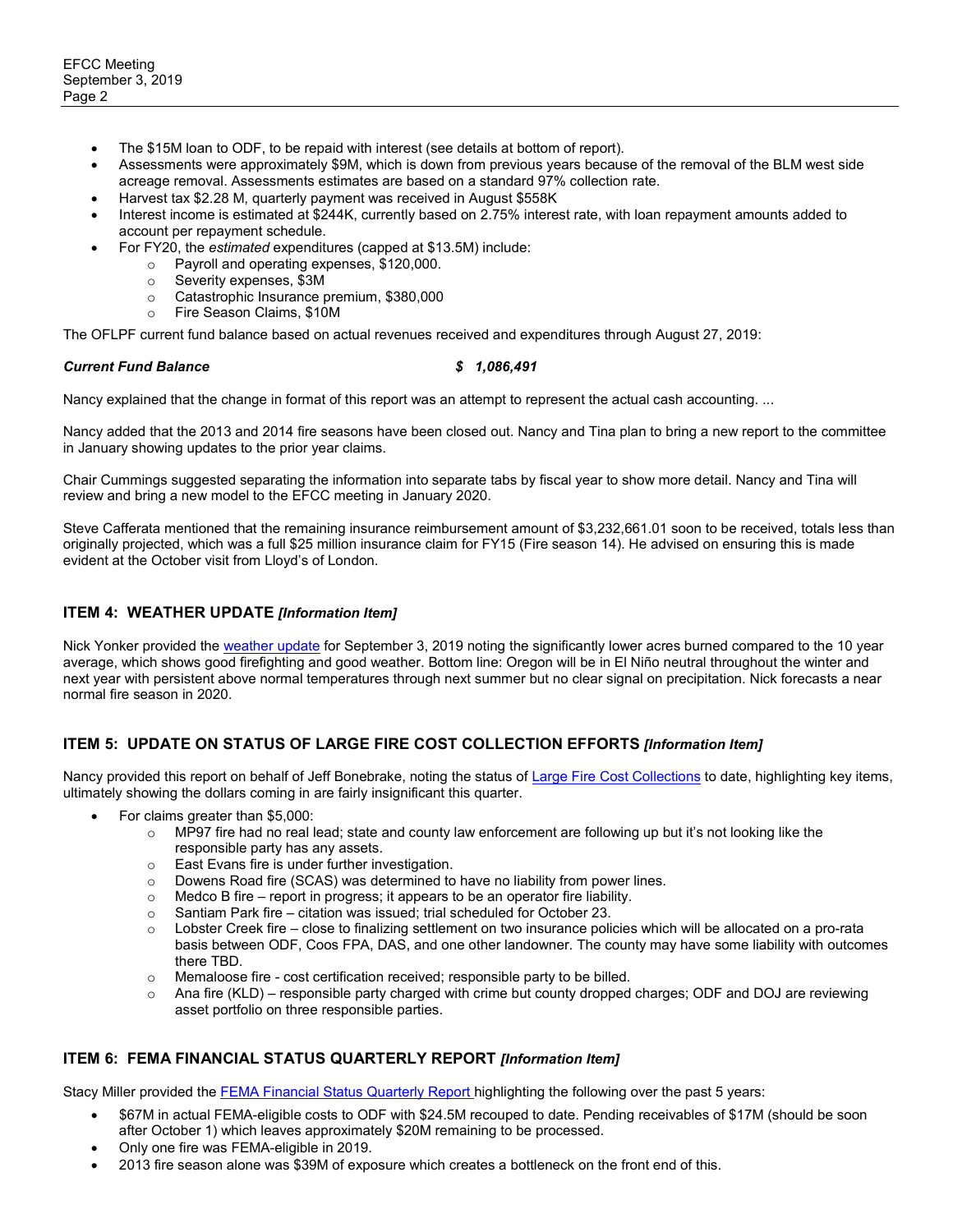- FEMA is already taken from net OFLPF.
- ODF finance staff will be visiting the FEMA offices next week to discuss how to receive reimbursement more quickly.

# **ITEM 7: STRATEGIC INVESTMENTS QUARTERLY REPORT** *[Information Item]*

Tina Meyers provided the Quarterly [Financial Report on Strategic Investments](https://www.oregon.gov/ODF/Board/Documents/EFCC/7_EFCC%20Strategic%20Investment%20Financial%20Report%20Status_09_03_19.pdf) highlighting the following:

- Outstanding projects
	- o Guard station in La Pine is expected to be completed by November 1, 2019.
	- $\circ$  EOA detection cameras 5 of 7 cameras were placed for fire season 2019; 2 remaining detection cameras will be functional this fall in Northeast Oregon and Walker Range.
	- o Infrared technology expenditures to date are approximately \$600k, leaving a balance of approximately \$90k to complete. The project is approximately 51% complete (se[e Strategic Investments Quarterly Project Status Report\)](https://www.oregon.gov/ODF/Board/Documents/EFCC/7_EFCC%20Strategic%20Investment%20Project%20Update%208_19%20-%20IR%20Mapping.pdf).
	- o South Cascade district communication project to be installed; \$9k in expenditures pending.

Chair Cummings suggested filling in the detection camera map for the Lloyd's of London visit in October in SWO.

# **ITEM 8: FIRE DIVISION REPORT**

Travis Medema, filling in for State Forester Daugherty, who sends his regards, provided the State Forester comments as follows:

- Fire season 2019 was pretty good compared to previous years, proven by Dave Lorenz and Dave Larson's ability to be present in the room today.
	- $\circ$  Handful of large fires on the landscape (MP97 & Ward, specifically).<br>  $\circ$  Phenomenal fire catches with significant potential which shows greater
	- Phenomenal fire catches with significant potential which shows great initial and extended attack.
	- o Fire season gross costs are approximately \$36M to date.
- Governor's Wildfire Council update
	- o Suppression Committee
		- Ken Cummings, Chair; Travis is staffing for ODF.
		- Beginning to codify the recommendations from suppression committee at this afternoon's meeting.
		- o Adaptation Committee
			- Focused on land use.
			- **Tim Holschbach staffing for ODF.**
			- Looking at the future of SB 360 (WUI) and what that looks like in Oregon with a theme around modernization.
		- o Mitigation Committee
			- Chad Davis staffing for ODF.
			- Deliverables to be brought to the next Council meeting.
			- Beginning to codify the planning analysis as well as setting a pathway for future work in Oregon.
		- o Next Wildfire Council meeting will be September 16 with a final meeting of the Council on September 26 (at the World Forestry Center). The Governor will be in attendance.
		- $\circ$  2020 legislative session will have work for the land use and suppression committees.
- Shared Stewardship
	- o Signed by the Undersecretary of Agriculture and the Governor.
	- o Vision forward on partnering between USFS and the state to pick up the state objectives as priority on mitigation.
	- o Key interest in using the shared stewardship agreement to determine outcomes for Oregon and direct connection with mitigation committee work.
- September Legislative Days (September 16-18) likely appearing on three different topics:
	- o Wildfire Prevention & Recovery Committee (new)
		- Co-Chairs are Senator Golden and Senator Baertschiger; other legislators on this committee include Senator Fredericks, Senator Prozanski and Senator Thatcher.
	- o HB 2222 (Wildland-Urban Interface) report-out to the legislature on the implementation. Doug Grafe is on point for producing this report.
	- Financial status of the department and standard fire season update.
- BOF meeting tomorrow (Wednesday, September 4)
	- o October retreat to plan for next year
		- Forest carbon
			- Climate change
		- Forest health
		- Forest employment sector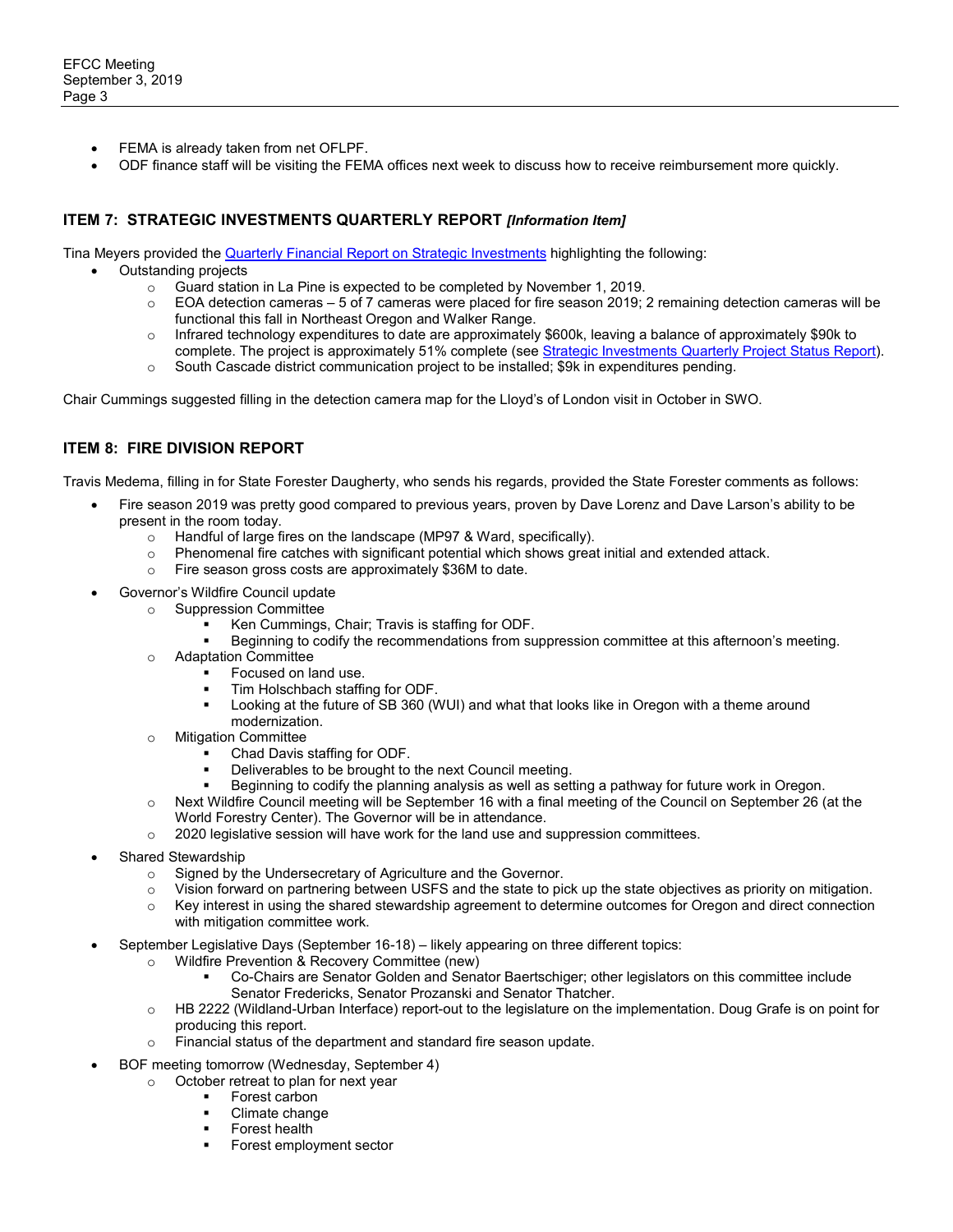- **Finances** 
	- o Challenging last few months (from \$10M to \$72M in average fire costs).
	- o System/structure/capacity isn't designed for the 2020 reality that we're living in now, creating challenges. It's really about the difference between net and gross costs. The agency carries the costs until reimbursements are received from other agencies, which also creates some significant issues from a cash perspective.
	- $\circ$  Travis thanked the committee, on Peter's behalf, for the loan to enable the department to continue business.
		- Looking toward short, mid and long-term solutions.
			- Accounts receivables reviewed (difference between gross and net costs).
				- Fire Finance and agency Finance put forth a lot of work, bringing in \$30.8M in the last couple months, and in turn helped the cash.
				- Anticipating another \$20M over the next few months from other agency reimbursements.
			- Mid-term solution options (now up through short session, possibility into 2021 legislative session).
				- Treasury lines of credit and loans as well as LFO and CFO to mitigate the cash issue.
				- Continued communication with legislature on what we ask for net costs vs. gross. Historically, ODF has asked legislature for net costs; now may ask for gross costs to help alleviate gap between gross and net.
			- Long-term, looking at how to create a different financial structure to pay for large fires.
			- Wildfire Council Suppression Committee submitted a recommendation to ask for a new wildfire fund (OSFM & ODF) to carry until reimbursements received.

Chair Cummings noted, to update Peter, there's never been as many people in Oregon talking about wildfire, including the CEO of Pacific Power given their liability. The current system works 100%, but when fire protection is spread out across the state, it's a different model that's going to take more thinking and collaboration.

#### • **ODF Financial Report – Loan Update** *[Information Item]*

Doug Grafe noted the work done to-date between the agency and EFCC on the repayment plan for the loan.

- o Anticipation of full execution in severity, meaning \$3 M.<br>o Interest at 2.7% puts it in the range of \$68k to-date: will
- Interest at 2.7% puts it in the range of \$68k to-date; will continue to apply this interest daily until the loan is repaid in full. As soon as federal reimbursements are received, the priority is to repay the loan prior to December 2019.  $\circ$  Doug will send his report by COB today so the committee can review the details.

Steve asked about the transfer to Klamath Lake District for the Ward fire.

- $\circ$  The agency asked BLM to be the fiscal agent (\$4M in exposure, which was a little less than expected in costs). In the meantime, the District covers their costs and BLM covers contracting costs and ODF covers severity. In all, the agency mitigated about \$2M in exposure. The department is attempting to not be the fiscal agent on record moving forward so as to mitigate the carrying of large fire costs.
- **2019 Fire Season** *[Information Item]*
	- $\circ$  Ron Graham provided this update noting significantly less activity compared to last year. This allowed for adequate resources provided largely by landowners. Additionally, within the compact, there was no competition for resources since the region never went to a Preparedness Level 3, thus we were able to send ODF personnel to other states.

#### • **Severity Plan Review** *[Information Item]*

- $\circ$  Tracking very closely; anticipate full exposure of \$5,000,000. If things ended today, we'd be a little above the \$5M due to additional severity resources brought on.
	- **Additional severity resources needed.**
	- Lightning events delayed the installation of the infrared.
		- Instead, the agency used Colorado's MMR which has IR technology that picked up 7 fires with potential to become large fires.
	- Will recover \$2.1M additional recoveries from use on fires.
	- Additional \$360k in pre-positioning costs of severity resource recoveries in MP97, related to FEMA
		- Contracts starting to end soon for some SEATS and helicopters.
	- Working with Area Directors and the Division to carefully consider financial exposure with extension of contracts (by the day) this fire season.
	- Resource availability will also influence decisions. Doug added that extensions aren't anticipated on callwhen-needed resources.

#### • **BLM Agreement Status Report** *[Information Item]*

Ron Graham provided a status report on the BLM agreement noting the reduction in financial exposure for the agency with the new agreement. Implementation of the new 5-year operating plan can be described as a continuation of learning the many aspects of engagement with BLM, which has been very positive so far.

After-action reviews were done on both ODF large fires that included BLM land where an ODF Incident Management Team was deployed. (Ward and MP97), which is a new process. Through these AAR's the agency was able to take lessons